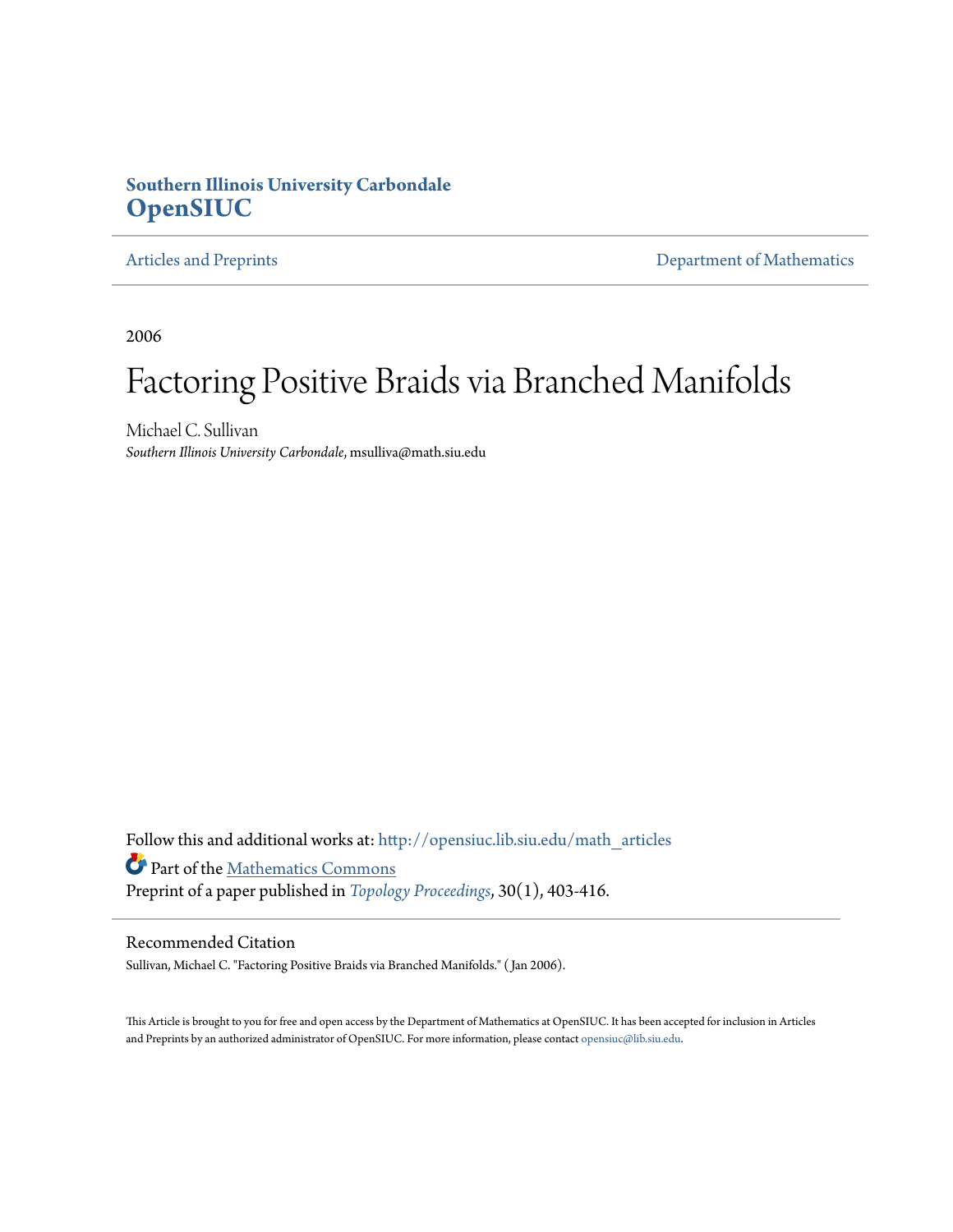Submitted to Topology Proceedings

# FACTORING POSITIVE BRAIDS VIA BRANCHED MANIFOLDS

MICHAEL C. SULLIVAN

ABSTRACT. We show that a positive braid is composite if and only if the factorization is "visually obvious" by placing the braid  $k$  in a specially constructed smooth branched 2manifold  $B(k)$  and studying how a would-be cutting sphere meets  $B(k)$ . This gives an elementary proof of a theorem due to Peter Cromwell.

Peter Cromwell has shown that positive braids can only be factored in the visually obvious ways [3]. This proved a conjecture by Bob Williams that positive braids with a full twist are prime [8]. The present author independently proved Williams' conjecture in [7] using techniques different from Cromwell's. Here we prove Cromwell's stronger result using the techniques developed in [7] and [8]. The essential difference is that Cromwell studies the ways cutting spheres intersect a spanning surface of a knot while we will place knots in a smooth branched 2-manifold, an annulus with "tabs," and study the intersection with cutting spheres.

Makoto Ozawa [6] has also proven Cromwell's theorem, and extended to positive knots. His work uses the machinery of incompressible surfaces. The present proof, although tedious, could in principle be followed be an undergraduate.

In [5] Bill Menasco proved that alternating knots only factor in visually obvious ways. Cromwell modeled his theorem, though not

Date: October 13, 2005.

<sup>2000</sup> Mathematics Subject Classification. 57M25.

Key words and phrases. Branched manifolds, factoring knots, knot theory, positive braids.

<sup>1</sup>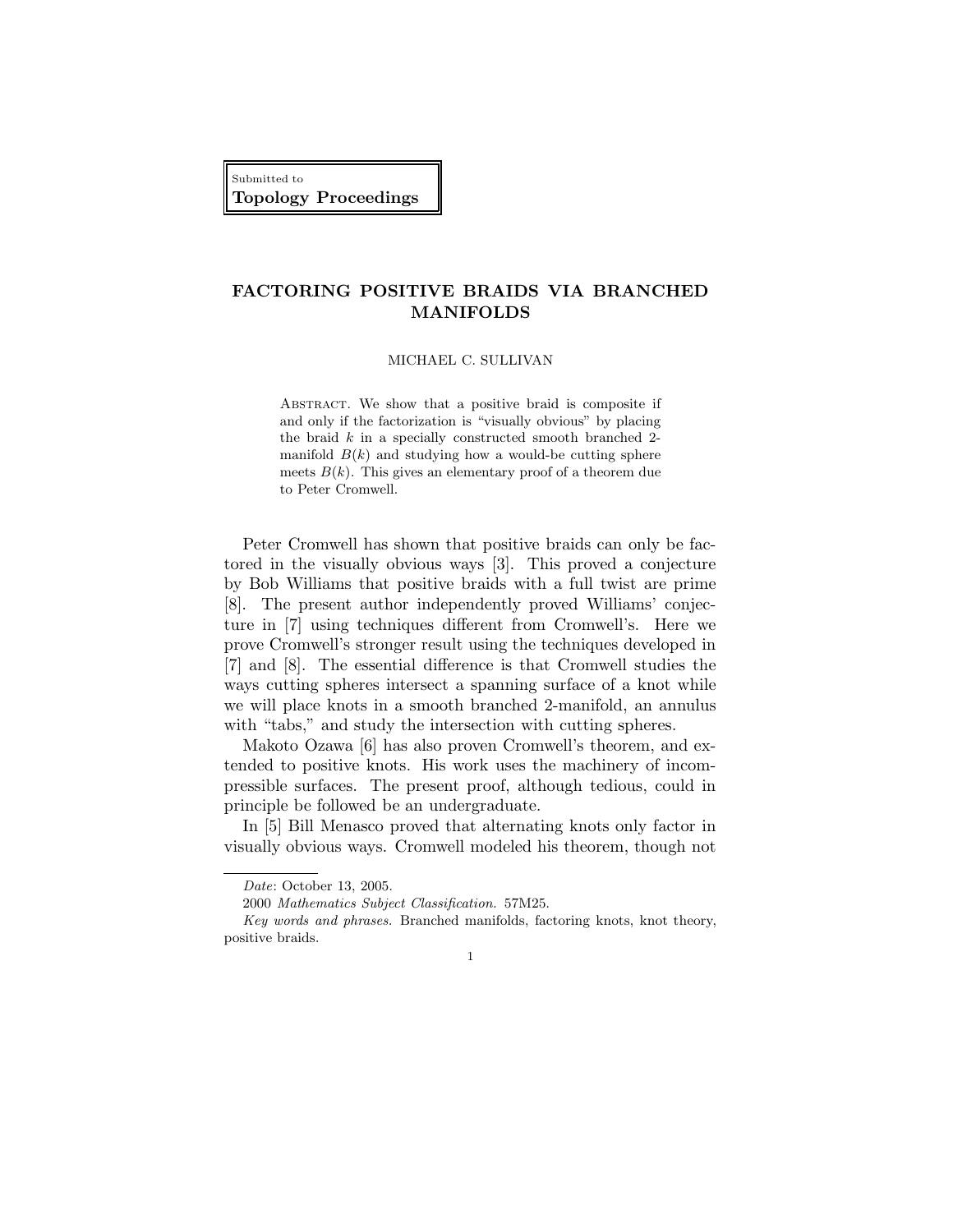his proof, on Menasco's. Interestingly, Menasco's proof is based on placing the knot in a branched 2-manifold, a sphere with "bubbles", though he does not exploit smoothness. This leads us to wonder if there is a unified approach to the two results or even a general algorithm for knot factoring based on placing a knot in a suitable branched manifold.

Knot and braid theory is described very briefly in the Appendix.

**Definition 0.1.** A knot is a *positive braid* if it can be represented as a braid, all of whose crossing are of the same type.

Definition 0.2. A braid diagram is *irreducible* if it has no cut points.

**Definition 0.3.** A braid diagram  $D$  is *decomposable* if there is a simple closed curve  $C$  meeting  $D$  just twice, transversely, such that neither  $D \cap D_1$  nor  $D \cap D_2$  is an arc, where  $D_1$  and  $D_2$  are the two disks bounding C. If there is no such closed curve the braid diagram is indecomposable.

**Theorem 0.4** (Cromwell). Let D be a positive irreducible braid diagram for a knot k. Then k is prime if and only if  $D$  is indecomposable.

**Proof.** If an irreducible positive braid diagram  $D = D(k)$  is decomposable then it is obvious how to construct a nontrivial factorization of k.

Let k be a knot with a braid diagram  $D(k)$  that is indecomposable, positive, and irreducible. We associate to  $k$  a branched surface,  $B = B(D(k))$ . The surface is an annulus A, with half disks or tabs attached along their diameters. There is one tab for each crossing of  $D(k)$ . The attachings are smooth and all tabs come into the A from the same direction. The smoothness is needed so that B will have a well defined normal bundle.

We can find in  $B$  a knot of knot type  $k$  using one tab for each crossing. Figure 1 gives an example. The embedding of  $k$  into  $B$  is piecewise smooth with one cusp point on each branch line.

Suppose that  $k$  is a composite knot. Then there is a 2-sphere  $S$ that factors  $k$ . We can take  $S$  to be transverse to  $B$ . Further, we can require them to be perpendicular. Let  $I = B \cap S$ . Let  $\beta$  be the union of the branch lines of  $B$ . Divide  $I$  into segments whose end points are in  $\partial B \cup \beta$ .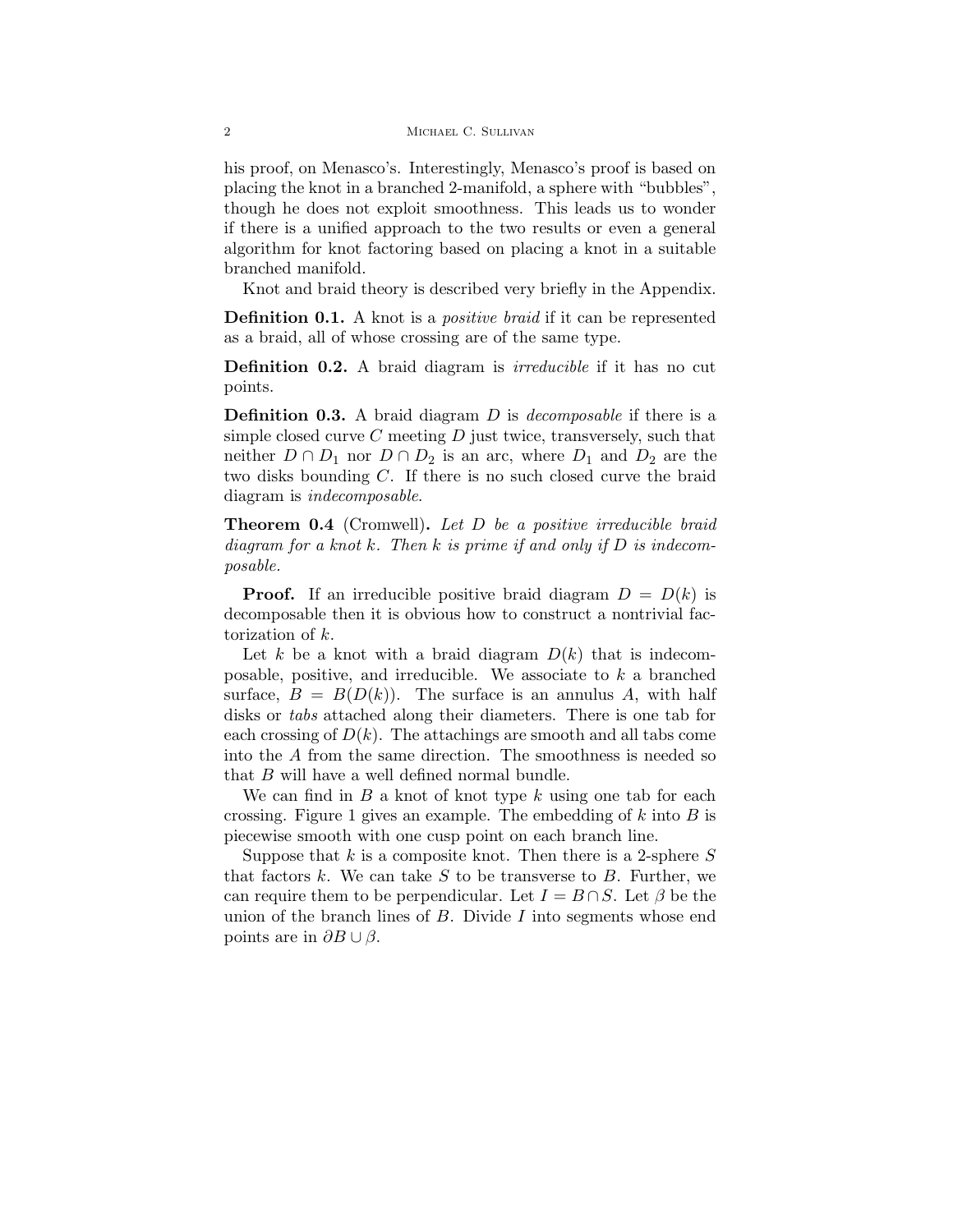Assume that the number of segments in  $I$  is minimal over all the transverse cutting spheres for  $k$ . We will give an algorithm that traces out a path in I with infinitely many segments, contradicting transversality, and thus proving the theorem.

Minimality tells us that in  $I$  there are no trivial loops that miss  $\beta$  or arcs that connect a segment of  $\partial B$  to itself. (We regard the trivial loops as segments for counting proposes.) Also, segments of I that connect one segment of  $\partial A$  to another without meeting  $\beta$ would be pierced by the knot more than once from the same side.

Here are the remaining types of segments that could be in  $I$ :

- Same branch segments:
	- ∪-joints connect two points on the same branch line from below.



FIGURE 1. A braid in a branch surface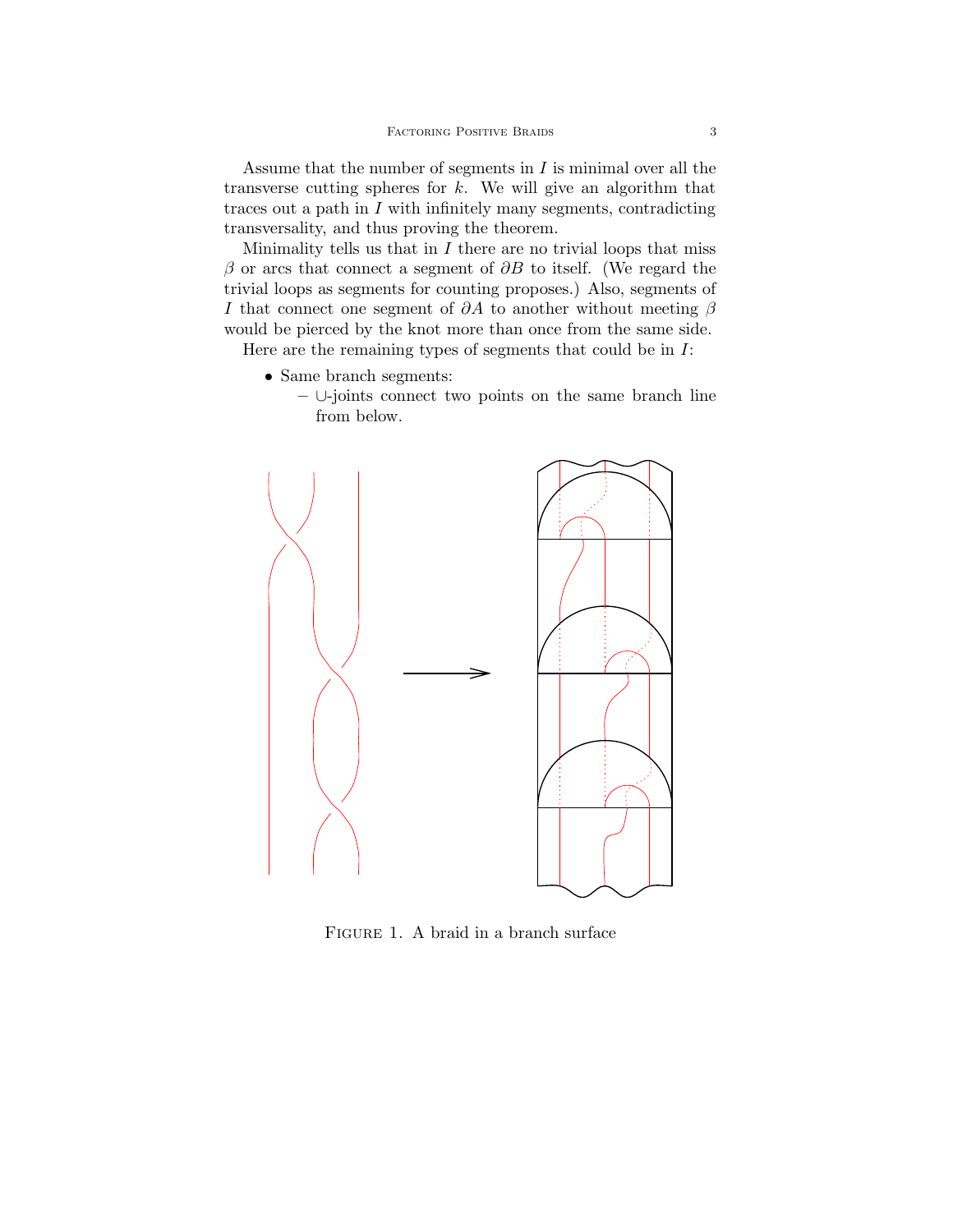- ∩-joints connect two points on the same branch line from above.
- Branch to edge segments:
	- $-$  |-joints connect a branch point to a point on ∂A below and to the right.
	- $-$  -joints connect a branch point to a point on ∂A below and to the left.
	- $\overline{\phantom{a}}$  [-joints connect a branch point to a point on ∂A above and to the right.
	- $-$ ]-joints connect a branch point to a point on ∂A above and to the left.
	- $-$  |-joints connect a branch point to a point on  $\partial B A$ .
- bb-segments, or *branch-to-branch* segments connect one branch line to another.

**Lemma 0.5.** If  $p \in I \cap \beta$  then either p is the lower end point of a branch-to-branch seqment or it is the right end point of a  $\cap$ -joint.

*Proof.* Consider a  $\cap$ -joint. Label its left and right end points p and q respectively. We may take it to be innermost. This implies that I does not meet the arc in  $\beta$  bounded by p and q. Call this arc  $\overline{pq}$ .

Since k does not meet  $\overline{pq}$  then we can deform S so as to push the ∩-joint through the branch line and reduce the number of segments without gaining or losing intersection points between the knot and the sphere. That is we have a new transverse cutting sphere with fewer segments in  $I$ ; see Figure 2.

Moreover, if the only points in  $k \cap \overline{pq}$  come from arcs of the knot that hit the ∩-joint, then we can do the same move as before; the single intersection point is dragged along with the deformation of S. The same is true if the only point in  $k \cap \overline{pq}$  is a cusp point; see Figure 3. We summarize this discussion by saying:  $A \cap joint$ must be guarded by an arc of k from the opposite branch. Similarly,  $\lceil$ -joints must be guarded by an arc of k on the corresponding tab.

We will now show that there are no  $-\frac{1}{2}$ -joints in I. Suppose that there is one and let its end point on  $\beta$  be p and the left end point of this component of  $\beta$  be e. Call the open arc from e to p,  $\overline{ep}$ . Assume the -joint to be left-most. If I meets  $\overline{ep}$  there would have to be a  $\cap$ -joint on the annulus A that cannot be guarded. This is because the only way to guard the  $\cap$ -joint would force k to cross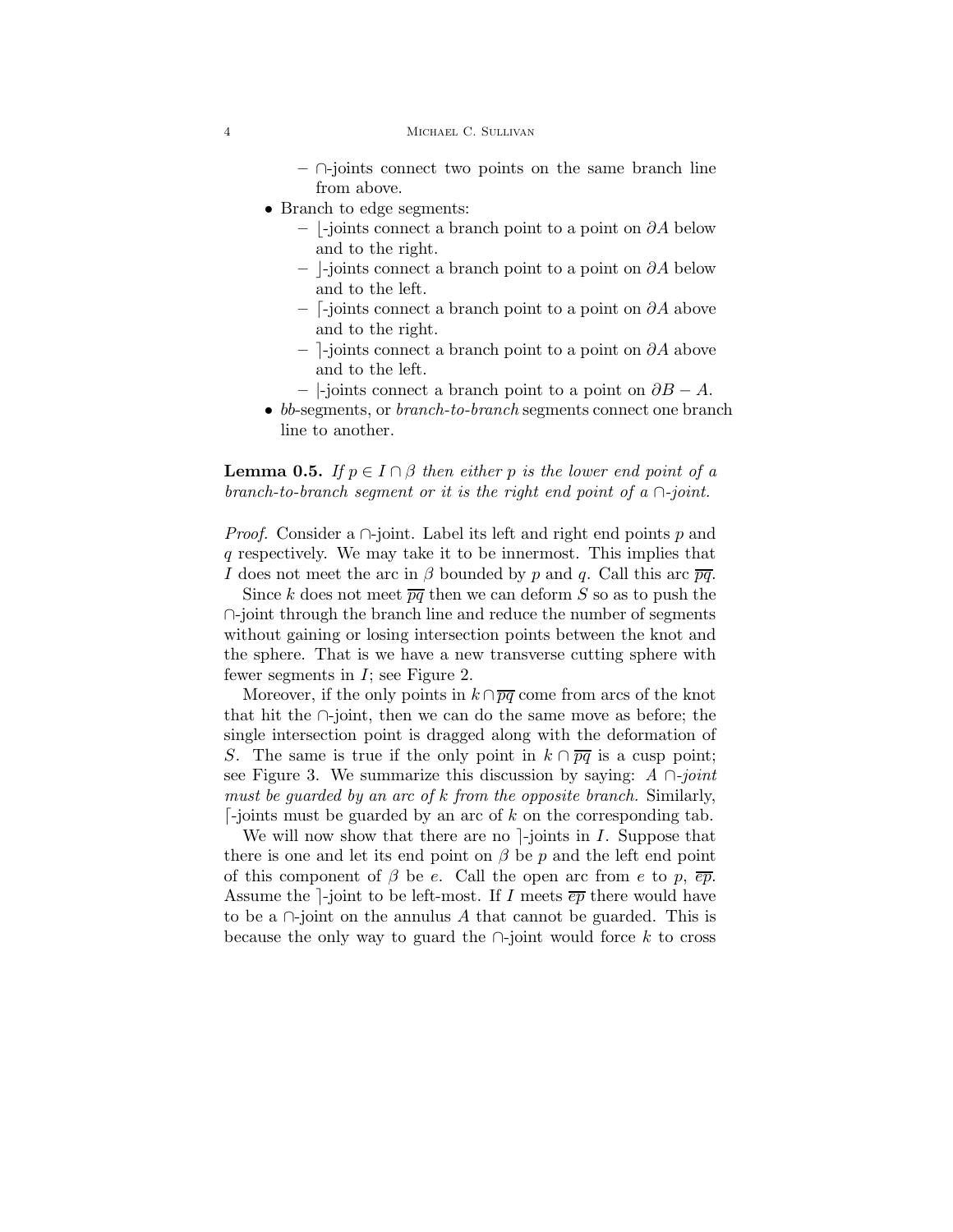the  $\lceil$ -joint twice from the same side. But then k would pierce S twice from the same side; see Figure 4.

Since k can meet our  $\lceil$ -joint at most once, there are only three possibilities to consider: k misses the joint and hence misses  $\overline{ep}$ , k meets  $\overline{ep}$  at a cusp point, or k meets  $\overline{ep}$  transversely. In each case, we can deform  $S$  so as to reduce the number of segments in  $I$ ; see Figure 5. (We might say that it is impossible to guard a  $\lceil$ -joint.)

Let  $p \in I \cap \beta$ , and assume the lemma is false. Then one of the three cases below must occur, yet each leads to a contradiction.

CASE 1: Suppose p is the common left end point of two  $\cap$ joints. We assume the structure is innermost. Then I must miss the interior of the arc of the branch line connecting the end points of the shorter ∩-joint.

If the right end points are equal, it is impossible to guard both ∩-joints without puncturing the sphere twice from the same side.

Suppose the that the front ∩-joint's right end point falls short of the back ∩-joint's right end point. In order to guard the front  $\cap$ -joint a single arc of k must pass under it and hence pierce the other ∩-joint. We see in Figure 6 a that we can still deform  $S$  so as to reduce the number of segments even though the ∩-joint was guarded. The joint wasn't guarded well enough.

If the back ∩-joint is the shorter than we must have the overcrossing arc of k to guard it, but again we just can't guard it well enough. This is shown in Figure 6b.

CASE 2: Suppose a  $\lceil$ -joint meets the left end point of a  $\cap$ -joint at p. Then the only way to guard the  $\cap$ -joint forces k to pierce the  $\lceil$ -joint. Figure 7 shows how to deform S.

CASE 3: Suppose a  $\vdash$ -joint and a  $\lnot$ -joint meet at p. Assume this is the right-most such case. If I meets the open interval in  $\beta$  from p to the right end point, then one of the combinations of cases 1 or 2 must occur. Thus, I misses this interval.

The only way to guard the  $\lceil$ -joint is by the arc of k that comes up from the cusp point onto the tab. However, the cusp point is to the right of p, since otherwise the  $\lceil$ -joint is pierced twice by k from the same side. Just draw the picture. But now  $k$  pierces the  $\vdash$ -joint. The reader can check that as before, the  $\lceil$ -joint isn't guarded well enough; see Figure 8.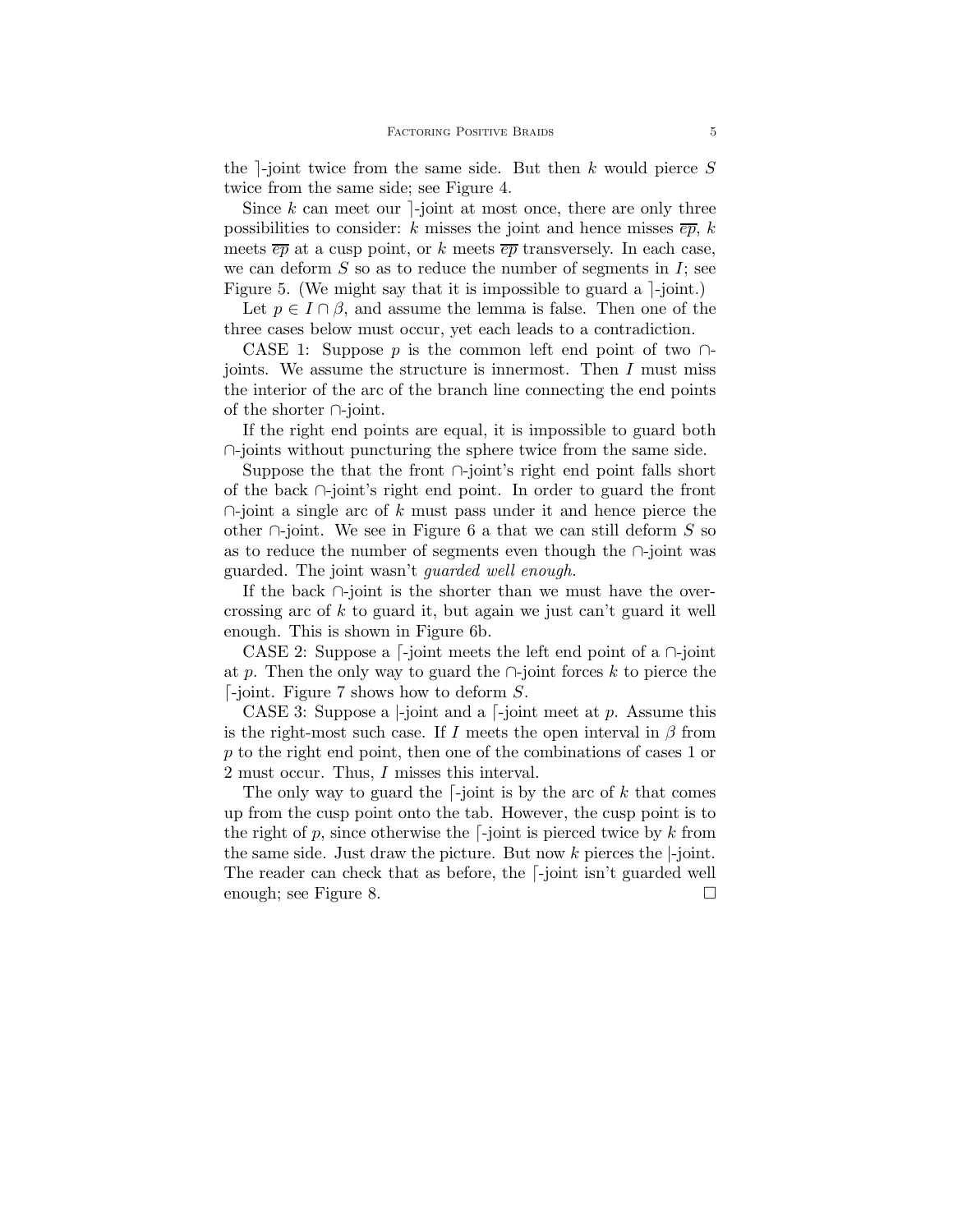**The algorithm.** Pick a point p in  $I \cap \beta$ . Such a point exists since segments that miss  $\beta$  where ruled out. Choose one of the two segments meeting p from above according to the following rules: If possible choose a ∩-joint to the left and repeat the algorithm from its other end point. If not, then at least one of the two segments is a bb-segment. Choose it and repeat from the point where it meets the branch line above.

Lemma 0.5 guarantees that the algorithm is valid and gives a path P that misses  $\partial B$ . It only remains to show that P has no loops, for this will imply that P has infinitely many distinct segments.

#### Lemma 0.6. There are no loops in P.

*Proof.* Suppose L is a closed loop in P. Then L is made up of  $bb$ segments and ∩-joints. At times it will be useful abuse terminology and regard  $L$  as a braid with the same braid axis as  $k$ . Let  $n$  be the number of strands in L when it is so regarded.

Suppose that there are no  $\cap$ -joints in L. Then  $n = 1$ , since L cannot cross itself. We consider three cases. If L never passes under a crossing of  $k$ , then  $k$  is a separable link. If  $L$  passes under exactly one crossing then  $D(k)$  has a cut point. Suppose L passes under two or more crossings of k. Then for each time L passes under  $k$ , there must be a point where  $L$  crosses  $k$  from right to left. But if such a crossing occurs more than once k will have entered (or exited) the sphere twice. This is impossible. Thus, we conclude that there are  $\cap$ -joints in our would-be loop L.

Let f be the number of  $\cap$ -joints of L in the tabs and let b be the number of  $\cap$ -joints of L in the annulus A. Call these front and back  $\cap$ -joints, respectively. Any back  $\cap$ -joint in P must be followed by a front  $\cap$ -joint. Thus,  $f \geq b$ .

Consider a unit normal bundle to L. Think of it as a ribbon R. Since the sphere is normal to  $B$ , we can place  $R$  in the sphere. Hence  $R$  must be untwisted. When we travel up along  $L$  and meet a ∩-joint we are going from right to left. When we get to the other end point and proceed upward from there, a half twist is created in R. If we go from front to back we get  $a + \frac{1}{2}$  $\frac{1}{2}$  twist, while if we go from back to front we get a  $-\frac{1}{2}$  $\frac{1}{2}$  twist; see Figure 9. (Figure 9) actually shows tangent bundles. These are easier to draw but have the same twist as the normal bundles.)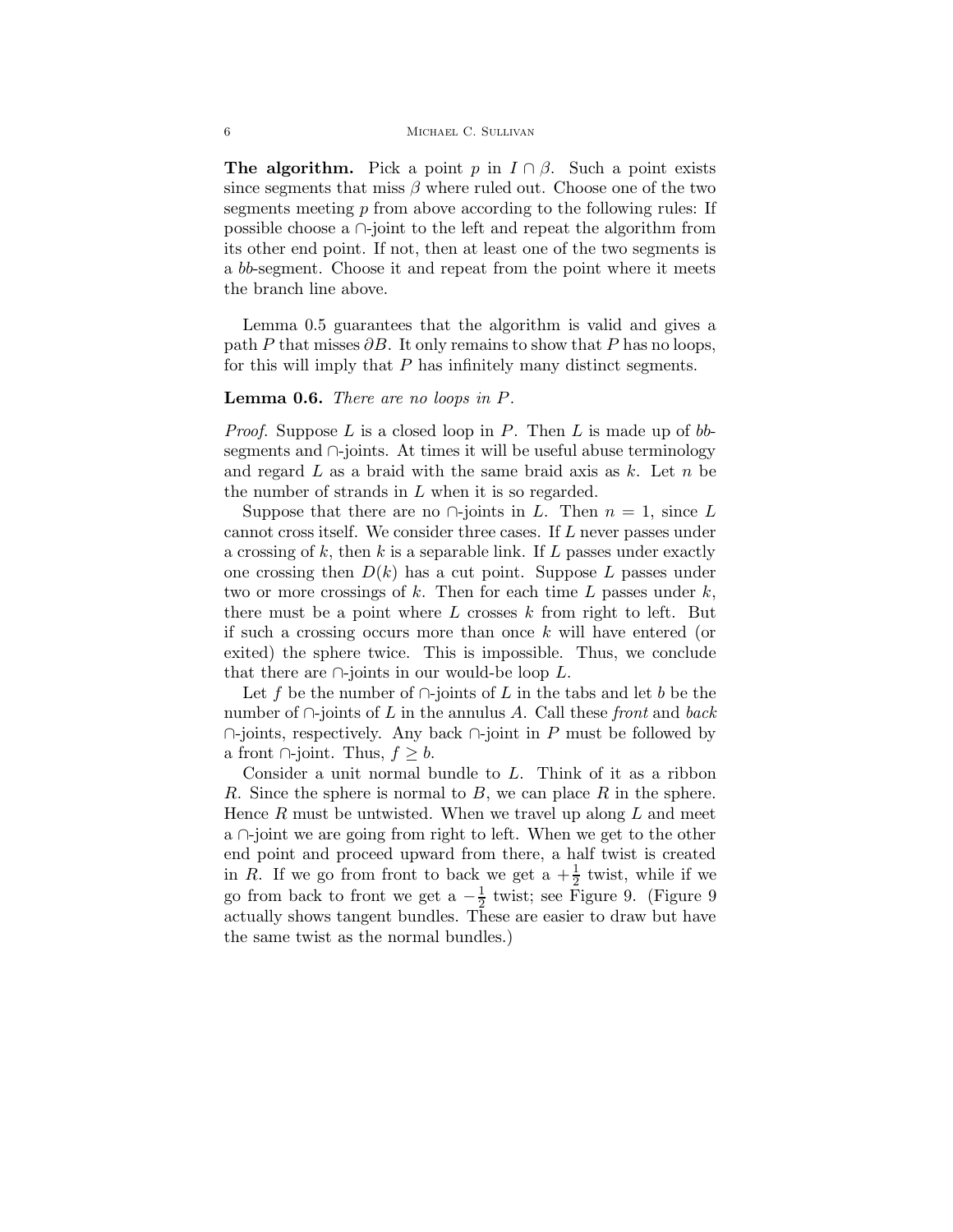Suppose  $n > 1$ . Then L crosses itself at least  $n - 1$  times as it is an unknotted braid on  $n$  strands. There are three ways  $L$  may cross itself. These are illustrated in Figure 10. The first involves a ∩-joint and a bb-segment and is positive. The next two involve two  $\cap$ -joints. The center one is positive while the last one is negative. However, in the cases involving two ∩-joints the crossing must be quickly "undone" by another crossing of the opposite sign. Thus, along any branch line the contribution to the singed crossing number of L is nonnegative. Since "essential" crossings must be positive we see that L has  $n-1$  essential crossings. Thus, the net twisting in the ribbon  $R$  is given by the formula

$$
T = n - 1 + (f - b)/2.
$$

But this number is positive, a contradiction. We conclude that  $n = 1$ . It also follows that  $f = b$ .

The linking number of  $L$  and  $k$  is not defined in general since they may intersect. However, we can deform  $L$  in a small neighborhood of each intersection point, staying within the cutting sphere S, and produce a new loop  $L \subset S$ . If L crosses k from right to left (going down) we will push L below k. If L crosses k from left to right we will push L over k. The linking number of L and k is well defined and determined by  $L$ . We call this linking number the *adjusted* linking number of  $L$  and  $k$ , and point out that it must be 0 or  $\pm 1$ . We claim this forces  $f + b = 2$ , that is that there is a single front-back pair of  $\cap$ -joints in L.

Consider a front-back ∩-joint pair. We will show that it either contributes positively to the adjusted linking number. But, since intersection can only give nonnegative contribution to the adjusted linking number and L can only cross over k at front-back  $\cap$ -joint pairs, there can only be one such pair.

Label the three points where a front-back ∩-joint pair meet the branch line a, b and c, from left to right as in Figure 12. Label the cusp point of k on this branch line p. If p is to the right of b then we cannot guard the back  $\cap$ -joint. If p is in between a and b the adjusted linking number is too large; see Figure 12 and notice that  $L$  and  $k$  must meet in this case. Thus  $p$  is to the left of  $a$ as in Figure 12. This contributes a plus 1 to the adjusted linking number between  $L$  and  $k$ . Since there is no way to reduce the adjusted linking number this can happen at most once.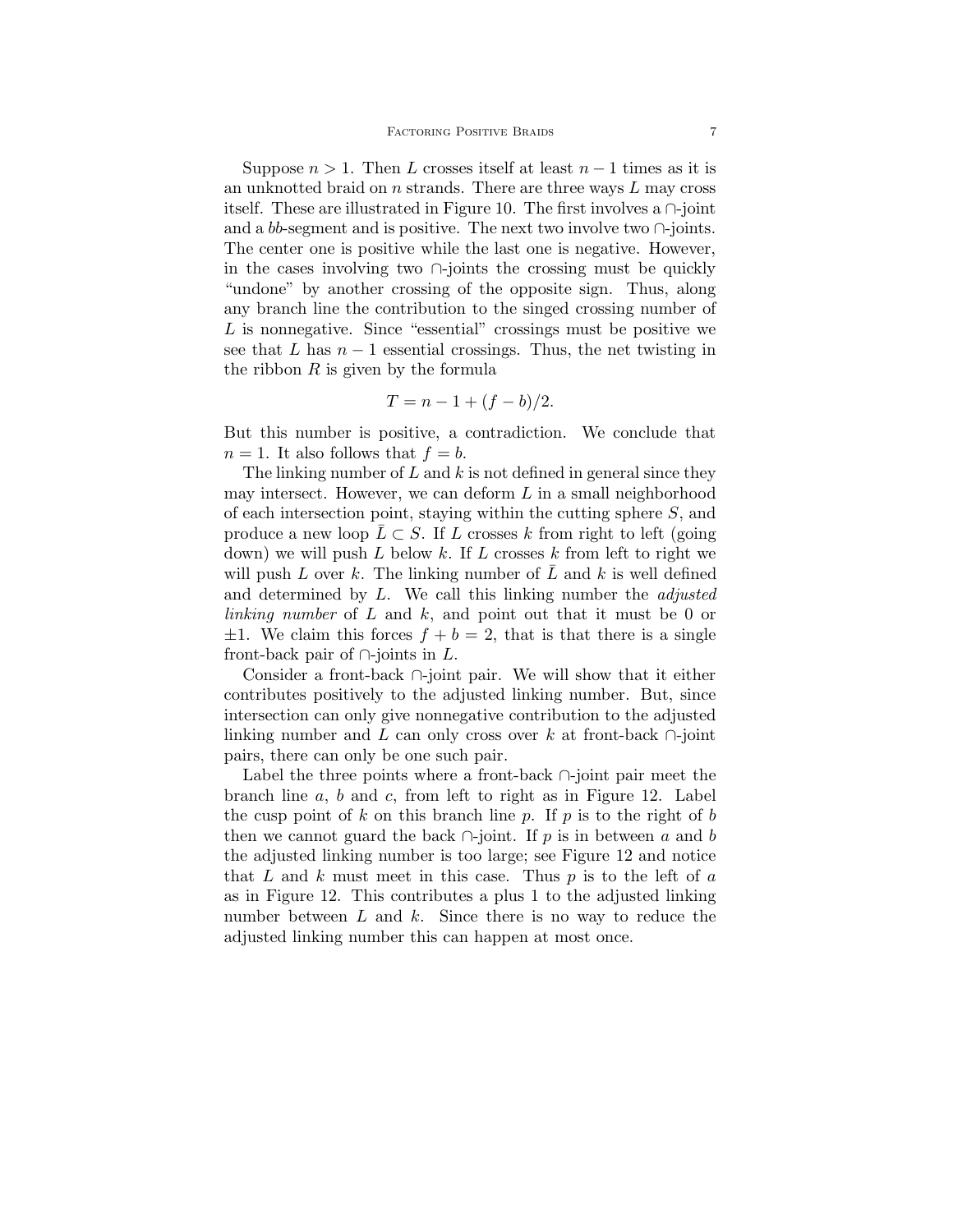Assume L is a loop in P that has a single pair of  $\cap$ -joints. Note that  $L$  cannot cross  $k$  going down from left to right since this would force the adjusted linking number above 1. Also,  $L$  cannot cross  $k$ from right to left more than once, since to do so would force  $L$  to cross  $k$  from left to right. Likewise  $L$  can cross under  $k$  at most once. Further, if  $L$  does cross under  $k$  it cannot intersect  $k$  and vice verse. An obvious projection into the plane shows that the diagram is decomposable.

### APPENDIX A. KNOTS AND BRAIDS

A knot k is an embedding of the oriented circle  $S^1$  into  $R^3$ ; k:  $S^1 \to R^3$ . Although technically a knot is a function, it is common practice to confound k with its its image  $k(S^1)$ . A knot diagram is a projection D of  $k(S^1)$  into some plane such that  $D(k(S^1))$  is in general position, that is, it has no triple points and any double points are transverse. The double points are called crossings and come in two types, positive or negative.

Knots are classified up to ambient isotopy of  $\mathbb{R}^3$ . It was shown by Reidemeister that ambient isotopies are generated by certain moves on knot diagrams. These are now called Reidemeister moves.

Let D be a knot diagram in a plane P. If there is a point  $a \in P \backslash D$ and a positive integer  $n$  such that every ray starting at  $a$  meets  $D n$ times, counting double points twice, then  $D$  is a *braid on n strands*. A key fact, proved by Alexander, is that any knot diagram can be deformed via Reidemeister moves into a braid.

There are many textbooks on the theory of knots and braids: [1, 2, 4].

#### **REFERENCES**

- 1. J. Birman. Braids, links, and mapping class groups based on lecture notes taken by James Cannon. Annals of Mathematics Studies, No. 82. Princeton University Press, Princeton, N.J.; University of Tokyo Press, Tokyo, 1975.
- 2. G. Burde & H. Zieschang. Knots. Second edition. de Gruyter Studies in Mathematics, 5. Walter de Gruyter & Co., Berlin, 2003.
- 3. P. Cromwell. Positive braids are visually prime. Proc. London Math. Soc. (3) 67 (1993) 384–424.
- 4. V.L. Hansen. Braids and coverings: selected topics. With appendices by Lars Gde and Hugh R. Morton. London Mathematical Society Student Texts, 18. Cambridge University Press, Cambridge, 1989.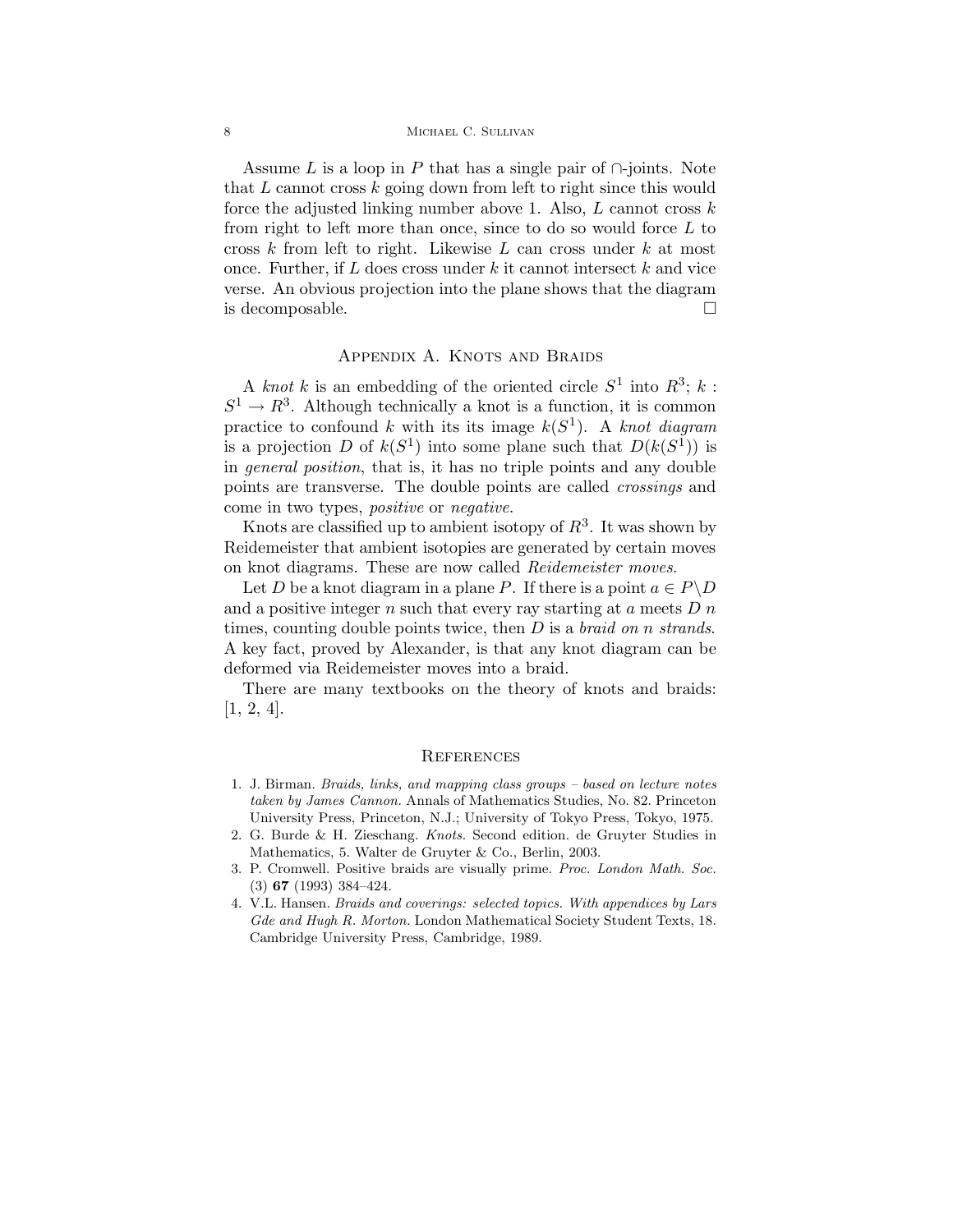- 5. W. Menasco. Closed Incompressible surfaces in alternating knot and link complements. Topology, Vol. 23, No. 1, 37–44, 1984.
- 6. M. Ozawa. Closed incompressible surfaces in the complements of positive knots. Comment. Math. Helv. 77 (2002), no. 2, 235–243.
- 7. M. C. Sullivan. Positive braids with a half twist are prime. Journal of Knot Theory and Its Ramifications, Vol. 6, No. 3 (1997) 405–415.
- 8. R. F. Williams. Lorenz Knots are Prime. Ergod. Th. & Dynam. Sys. 4 (1983) 147–163.

Department of Mathematics, Southern Illinois University, Carbondale IL 62901-4408

 $\it E\mbox{-}mail\;address\mbox{:}\;msulliva@math.siu.edu$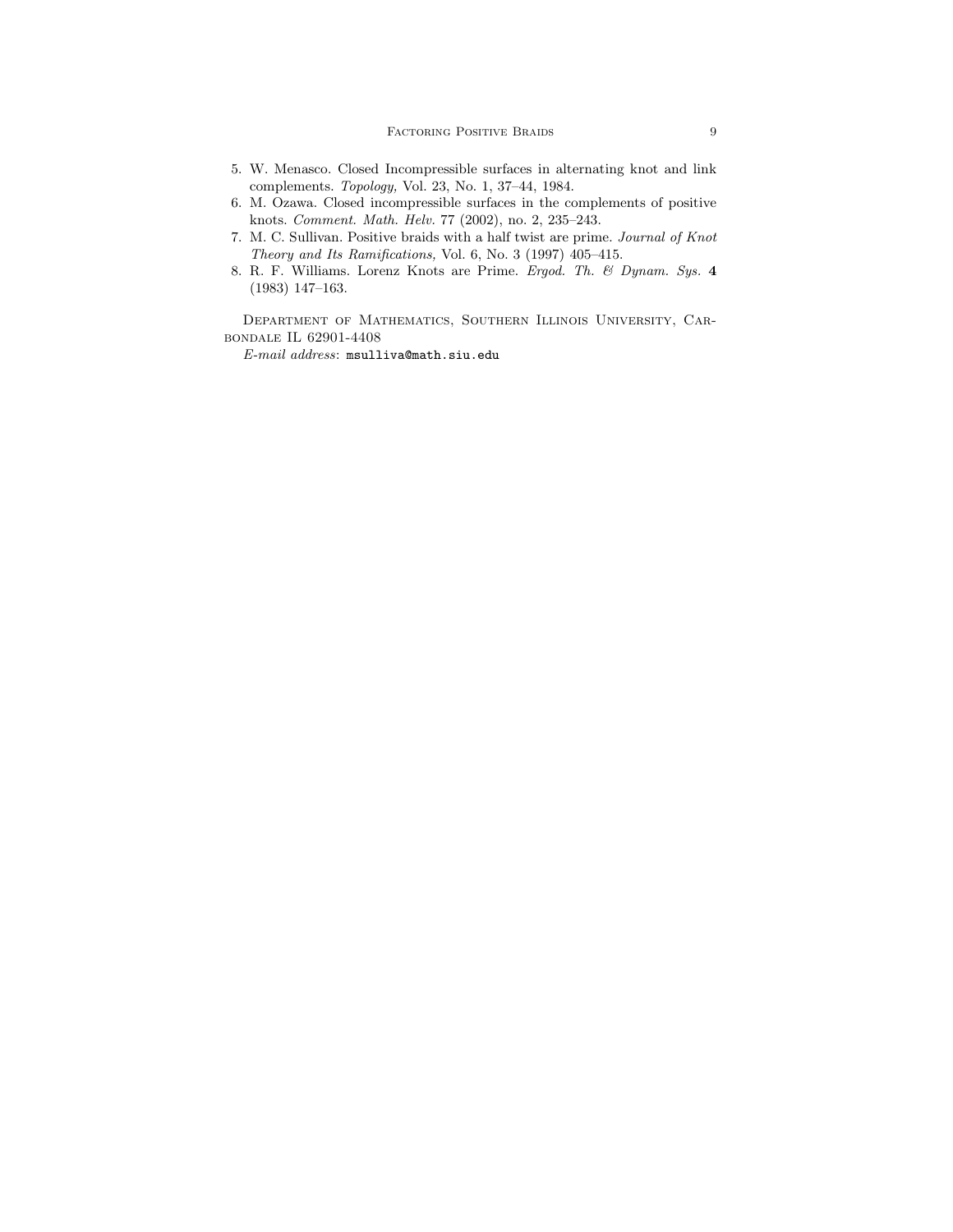

Figure 2. a) Removing an unguarded front ∩ joint. b) Removing an unguarded back ∩-joint. c) Guarded ∩-joints. (Next page.)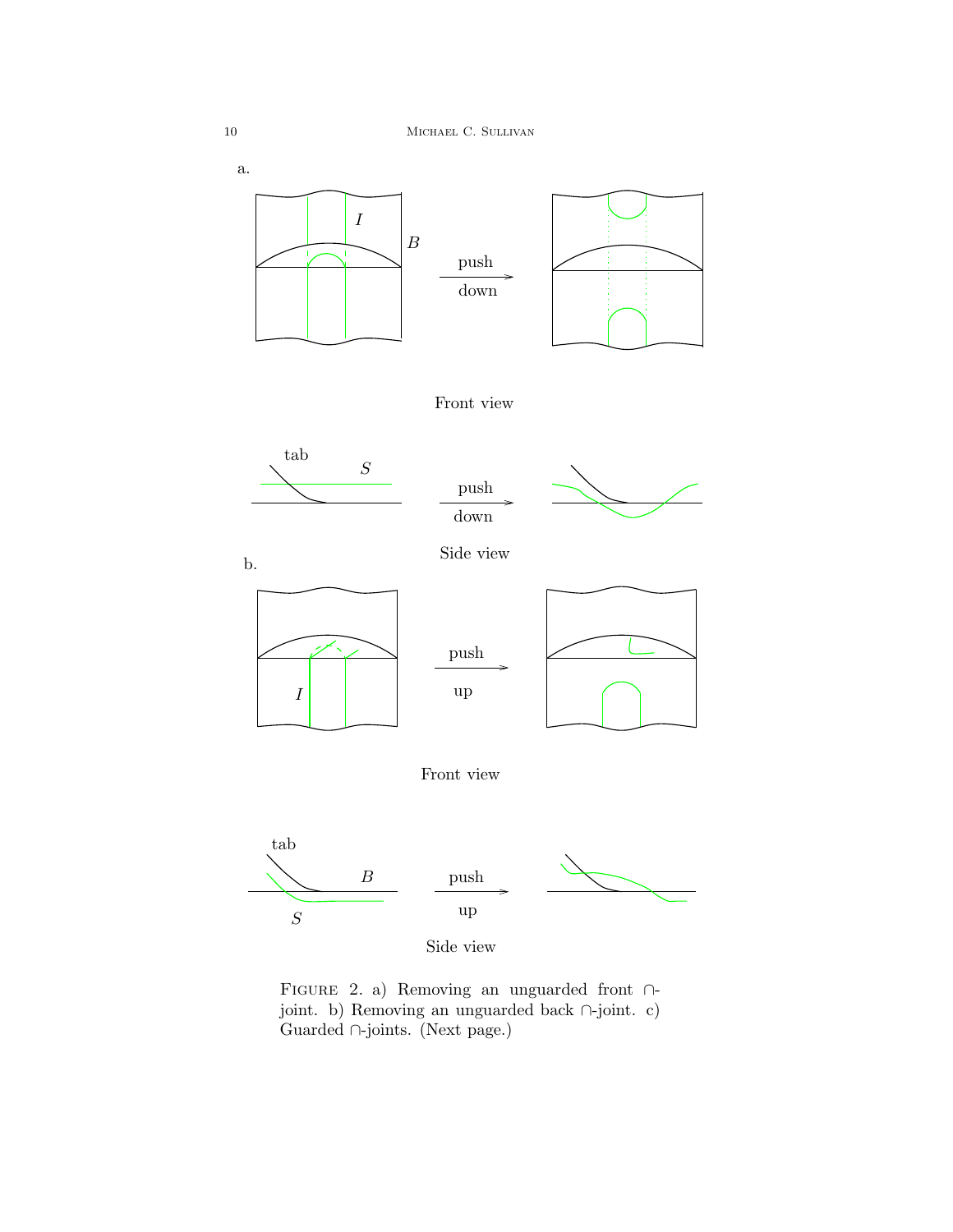FACTORING POSITIVE BRAIDS 11



Figure 2. Continued from previous page



PSfrag replacements.



Figure 3. Removing unguarded ∩-joints that meet the knot  $\boldsymbol{k}$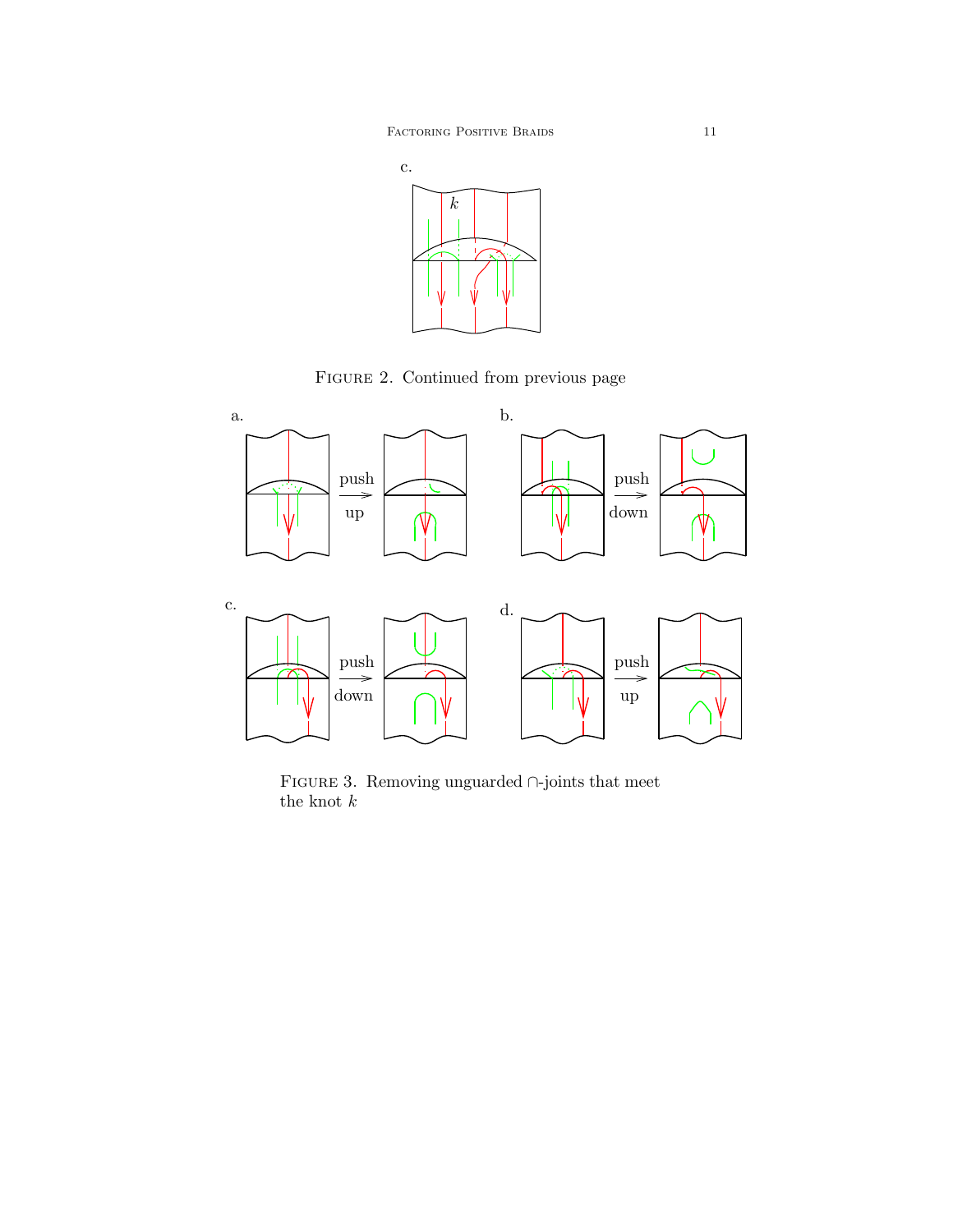

FIGURE 4. Double piercing of  $S$  from same side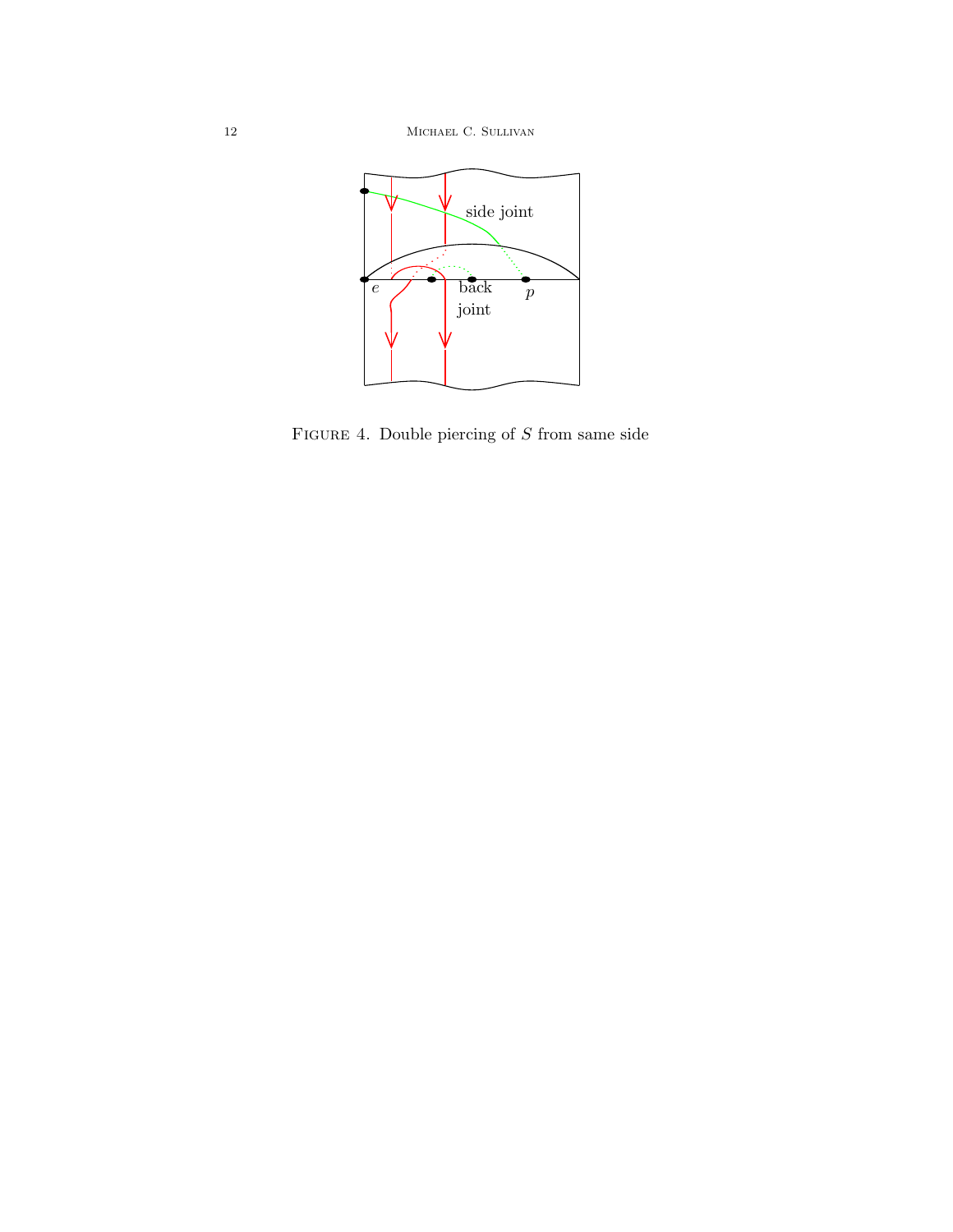

Figure 5. Removing edge-joints



FIGURE 6. Removing  $\cap\text{-joints}$  that double back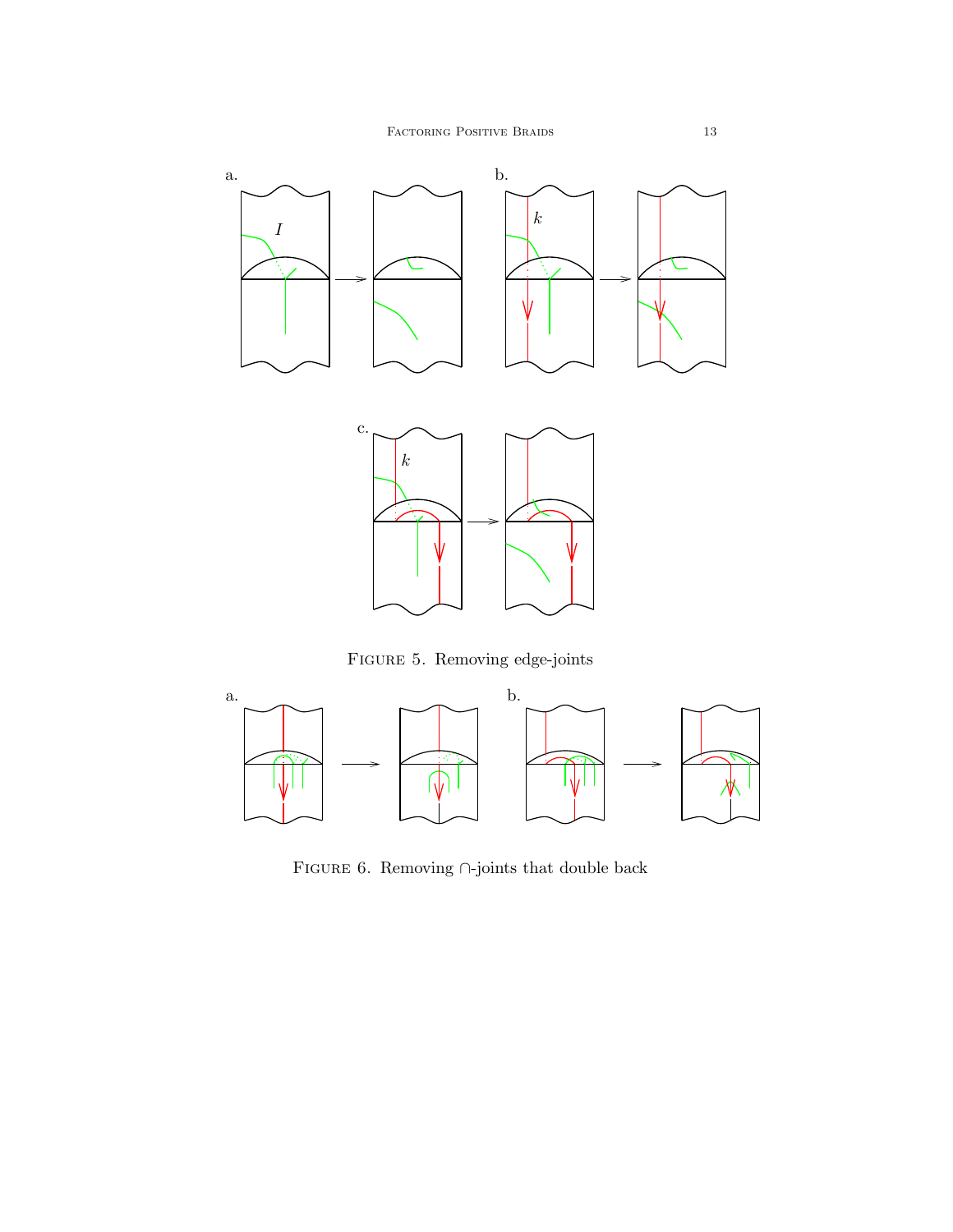

FIGURE 7. Case 2



FIGURE 8. Case 3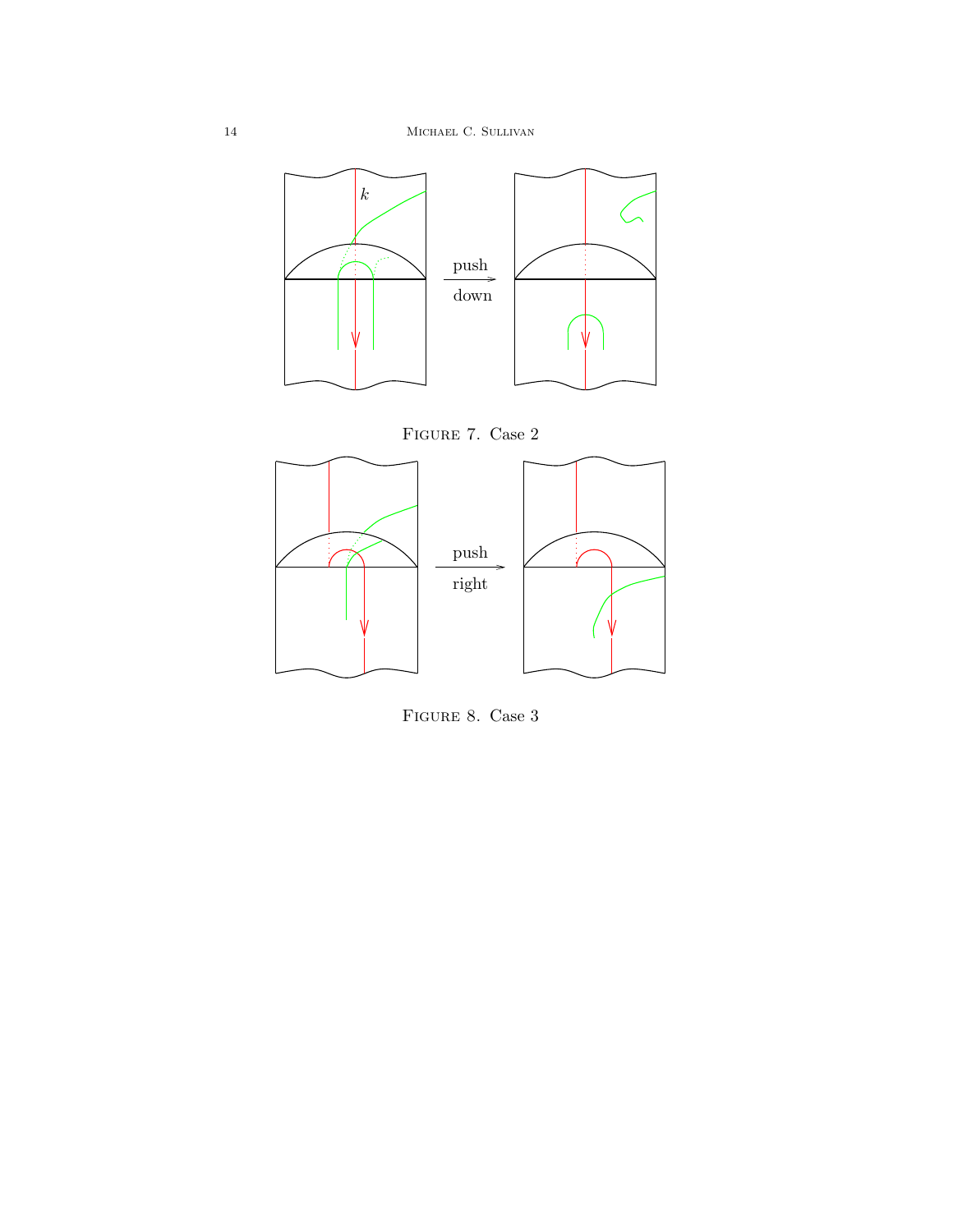

Figure 9. Tangent bundles



FIGURE 10. Three ways  $L$  can cross itself